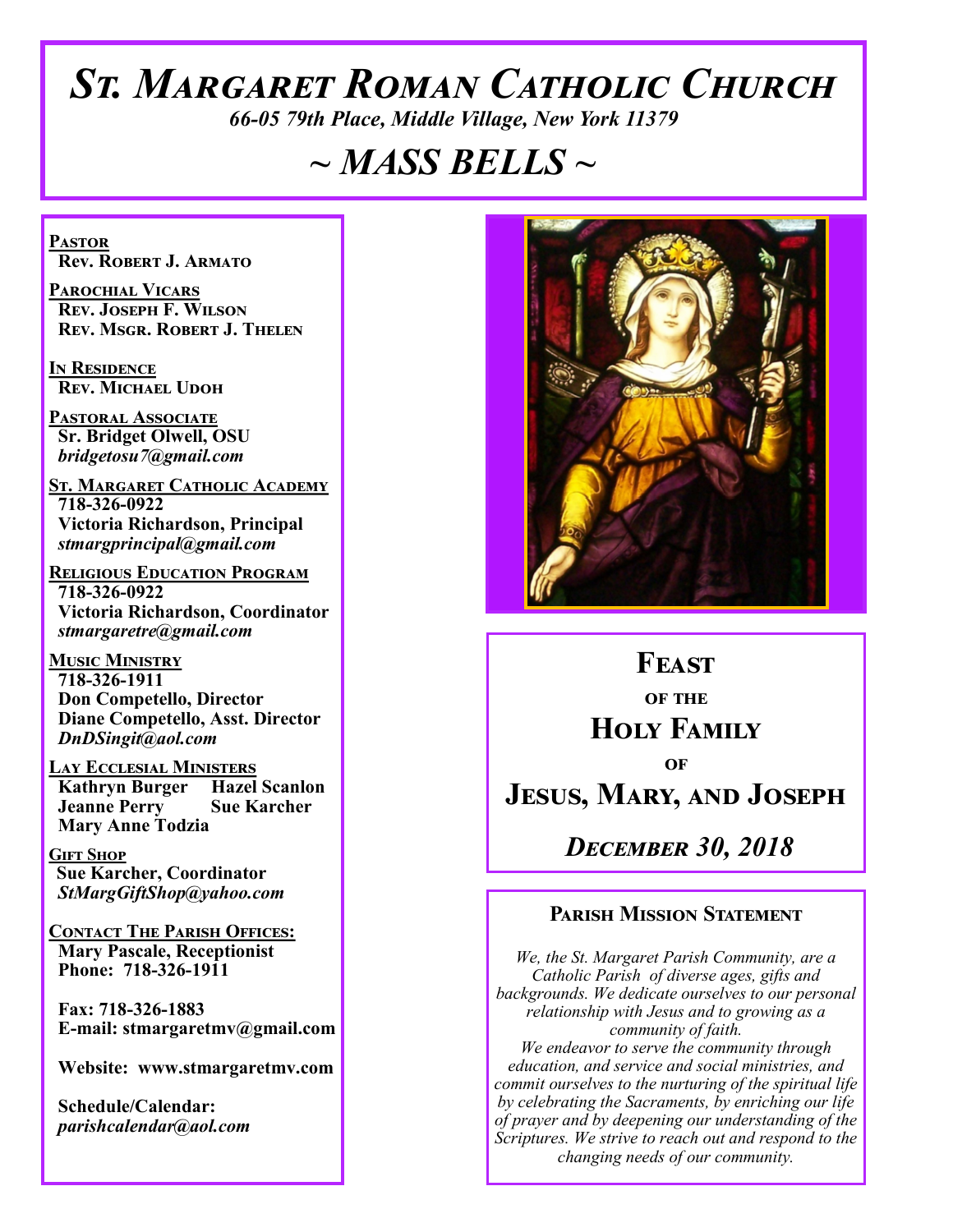## *MASSES FOR THE WEEK*

| SUN.                                           | <b>DECEMBER 30 - THE HOLY FAMILY</b><br>OF JESUS, MARY AND JOSEPH                                                                                                                          |
|------------------------------------------------|--------------------------------------------------------------------------------------------------------------------------------------------------------------------------------------------|
| 7:30<br>9:00<br>10:30<br><b>NOON</b><br>5:00PM | John & Theresa Rice<br>Il Popolo della Parocchia<br>Arthur Ezzo<br>Pete & Rose LoMurno<br>Peter Bojceniuk                                                                                  |
| MON.                                           | <b>DECEMBER 31 - SEVENTH DAY</b><br><b>WITHIN THE OCTAVE OF THE</b>                                                                                                                        |
| 7:00                                           | <b>NATIVITY OF THE LORD</b><br>Deceased Priests of the dioceses of<br><b>Brooklyn and Rockville Centre</b>                                                                                 |
| 9:00<br>5:00PM                                 | Augie DeSimone<br>Louis & Joan Meyers                                                                                                                                                      |
| TUE.<br>9:00                                   | JANUARY 1, 2019 - THE OCTAVE DAY<br>OF THE NATIVITY OF THE LORD;<br><b>SOLEMNITY OF MARY, THE HOLY</b><br><b>MOTHER OF GOD/</b><br><b>HOLY DAY OF OBLIGATION</b><br><b>Enrico Franzese</b> |
| 10:30<br><b>NOON</b>                           | People of the Parish<br>Kathleen Hurley                                                                                                                                                    |
| WED.<br>7:00<br>9:00                           | <b>JANUARY 2 - STS. BASIL &amp; GREGORY</b><br>Velma Begy<br><b>Louise DelGrosso</b>                                                                                                       |
| THU.                                           | <b>JANUARY 3 - THE MOST HOLY NAME</b><br><b>OF JESUS</b>                                                                                                                                   |
| 7:00<br>9:00                                   | Stanislawa Krzewski<br>Luis & Aida Parrales                                                                                                                                                |
| FRI.                                           | <b>JANUARY 4 - ST. ELIZABETH ANN</b><br><b>SETON/FIRST FRIDAY</b>                                                                                                                          |
| 7:00<br>9:00                                   | Anne O'Dea<br>Magda Pogorelz                                                                                                                                                               |
| SAT.                                           | JANUARY 5 - ST. JOHN NEUMANN/<br><b>FIRST SATURDAY</b>                                                                                                                                     |
| 9:00                                           | <b>COLLECTIVE: Dec'd Priests of the</b><br>Diocese of Brooklyn and Rockville Centre/<br>Richard Nadler/Salvatore Diglio                                                                    |
| 5:00PM                                         | Sr. Rose Godfrey Cerar                                                                                                                                                                     |
| SUN.                                           | <b>JANUARY 6 - THE EPIPHANY OF</b><br><b>THE LORD</b>                                                                                                                                      |
| 7:30<br>9:00<br>10:30<br><b>NOON</b><br>5:00PM | People of the Parish<br>Daniele Bussa/<br>Eta M. Tierney<br>Peter Bojceniuk<br>Louise Pecoraro                                                                                             |
|                                                | <b>THE HOLY FAMILY OF</b>                                                                                                                                                                  |

**JESUS,**

**MARY, AND JOSEPH**

# **PARISH INFORMATION**

**The Rectory office is open Monday - Thursday - 9 am to Noon, and 1 pm to 7pm Friday - 9 am to Noon, and 1 pm to 5 pm Saturday - by appointment Sunday - closed**

**CONFESSIONS** - Saturday, 4-4:45 pm or by appointment with a priest.

**NOVENA** to Our Lady of the Miraculous Medal Mondays after the 9am Mass.

**BAPTISMS** take place on the 1st and 3rd Sundays of the month. Please call the rectory for an appointment and to register your child.

**WEDDINGS MUST** be scheduled at least six months in advance by appointment with a priest or a deacon. Please call the rectory office. For marriage preparation information visit www.pre-cana.org.

**THE ENGLISH CHOIR** rehearses on Tuesday, at 7 pm in the Church. Tenors and baritones needed!

**IL CORO ITALIANO** prattica ogni Domenica prima della Messa Italiana.

**THE YOUTH CHOIR** rehearses on Thursday, from 6-7 pm in the Church. For more info, DnDsingit@aol.com

**BOY SCOUT TROOP #119** meets on Tuesdays from 7:15-9 pm in the Parish Hall. New members are welcome, age 10 1/2 & up. Call Mr. Krzewski, 718-894-4099.

**CUB PACK #119** meets on Mondays from 7-8:30 pm in the Parish Hall. New members welcome, age 6 to 10-1/2. Call Mr. Krzewski, 718-894-4099.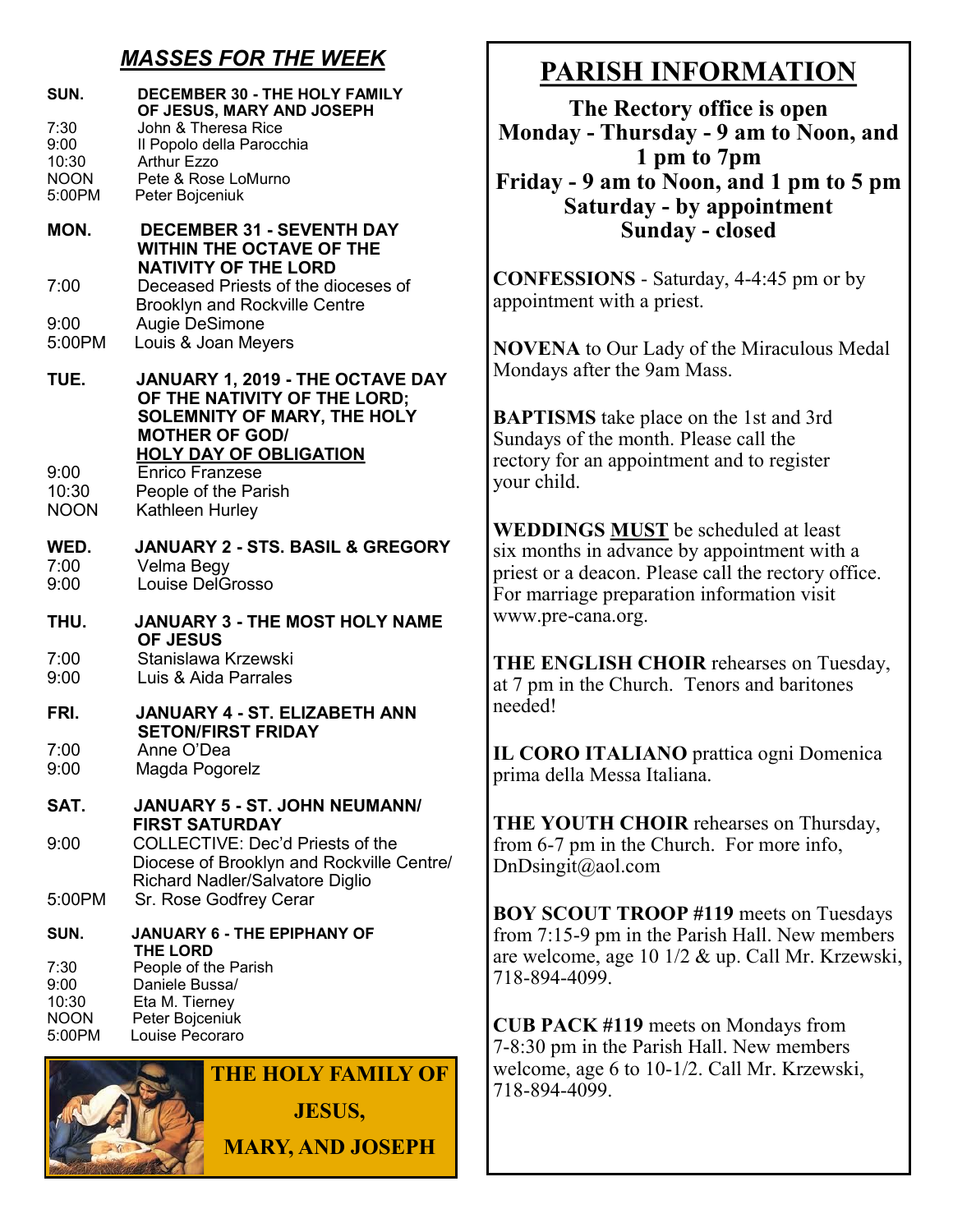# PLEASE PRAY FOR OUR SICK

Karen Guarascio, Connie Faccibene, Linda Frazier, Cari Ann Falk-LoBello, Glen Falk, Ronald Frazier, John Downer, Robert Sabini, Lee Falk, Scott White, Baby McKinley Kelleher, Sean Harrison, Justin James Quirke, Elizabeth Ott, Marion Caracciola, Baby Keila Mary Champoli, The Ferrugio Family, Sandra Slattery, Richard Santangelo, Joseph Simon, James Taylor, James Leung, Dr. Joan Virostko, Alfie Poje, Margaret Cosentino, Ann Pompeo, Larry Dumbra, Bob Marvin, Joseph O'Brien, Katie Bryzgornia, Daniel Fox, Domenica Millitello, Caterina D'Anna, Evelyn Mojica, Immaculate Marge D'Elia, Carol Arevalo, Jim O'Driscoll, Victoria Lippolis, Mary Rigovich, Matteo Sabini, Charles Schaaf, Alvaro Andres Gonzalez, Luis Sanchez, Billy Gillespie, George McGarry, Cathie Greulich, Anthony Bruno, Charles G. Krzewski, John Wert, Joseph Stubbs, Bob & Karen Schaefer, Michael Hirst, Mary Harrison, John Murphy, Anne McGinnis, Richard Santangelo, Norma Voyer, Vicky Turato, Adriana Caruso, Julio Pelaez, Maritza Gutierrez, Graciela Mora, Cindy Mulore, Salvatore Tuttolomondo, Gloria Mojica, Gloria Pemaj.

*The names will remain for 3 months, please call 718-326-1911 and ask for continued prayers.*

**Prayer Requests**

**Pray for vocations to the Priesthood and Religious Life.** 

**Please pray for our men and women from our Parish serving in the defense of our country: Lt. Col. Thomas Frohnhoefer Sgt. Robert A. Domenici** 



#### *WE RECALL OUR BELOVED DECEASED*

*Especially,*

*May they rest in Christ's Peace!*

## *MEMORIALS*

## *WINE & HOST THIS WEEK*

*are offered in memory of Geraldine Ward, Eileen & Margaret Flynn, and Peter Bojceniuk at the request of Helen Bojceniuk.* 

## *LAMP & CANDLE THIS WEEK*

*are offered in memory of Eileen G. Hinrichs at the request of Mary Pascale.* 

## *TABERNACLE LAMP THIS WEEK*

*is lit in memory of Peter Bojceniuk at the request of Helen Bojceniuk.* 

## **TODAY'S READINGS**

 *The Holy Family of Jesus, Mary and Joseph*

Sir 3:2-6, 12-14, *or* I Sm 1:20-22, 24-28 Ps 128:1-2, 3, 4-5, *or* Ps 84:2-3, 5-6, 9-10 Col. 3: 12-21, *or* I John 3: 1-2, 21-24 Luke 2: 41-52

#### **READINGS FOR THE WEEK**

| Monday:                                      | $1$ Jn $2:18-21$<br>Ps 96:1-2, 11-12, 13<br>$Jn 1:1-18$       |  |
|----------------------------------------------|---------------------------------------------------------------|--|
| Tuesday:                                     | Nm 6:22-27<br>Ps 67:2-3, 5, 6, 8<br>Gal 4:4-7<br>$Lk$ 2:16-21 |  |
| Wednesday:                                   | 1 Jn 2:22-28<br>Ps 98:1, 2-3ab, 3 cd-4<br>$Jn 1:19-28$        |  |
| Thursday:                                    | $1$ Jn 2:29-3-6<br>Ps 98:1, 3cd-4, 5-6<br>Jn 1:29-34          |  |
| Friday:                                      | $1$ Jn 3:7-10<br>Ps 98:1, 7-8, 9<br>$Jn$ 1:35-42              |  |
| Saturday:                                    | $1$ Jn $3:11-21$<br>Ps 100:1b-2, 3, 4, 5<br>$Jn$ 1:43-51      |  |
| <b>Solemnity of the Epiphany of Our Lord</b> |                                                               |  |
| Sunday:                                      | Is $60:1-6$                                                   |  |

Ps 72:1-2, 7-8, 10-11, 12-13 Eph 3:2-3a, 5-6 Mt 2:1-12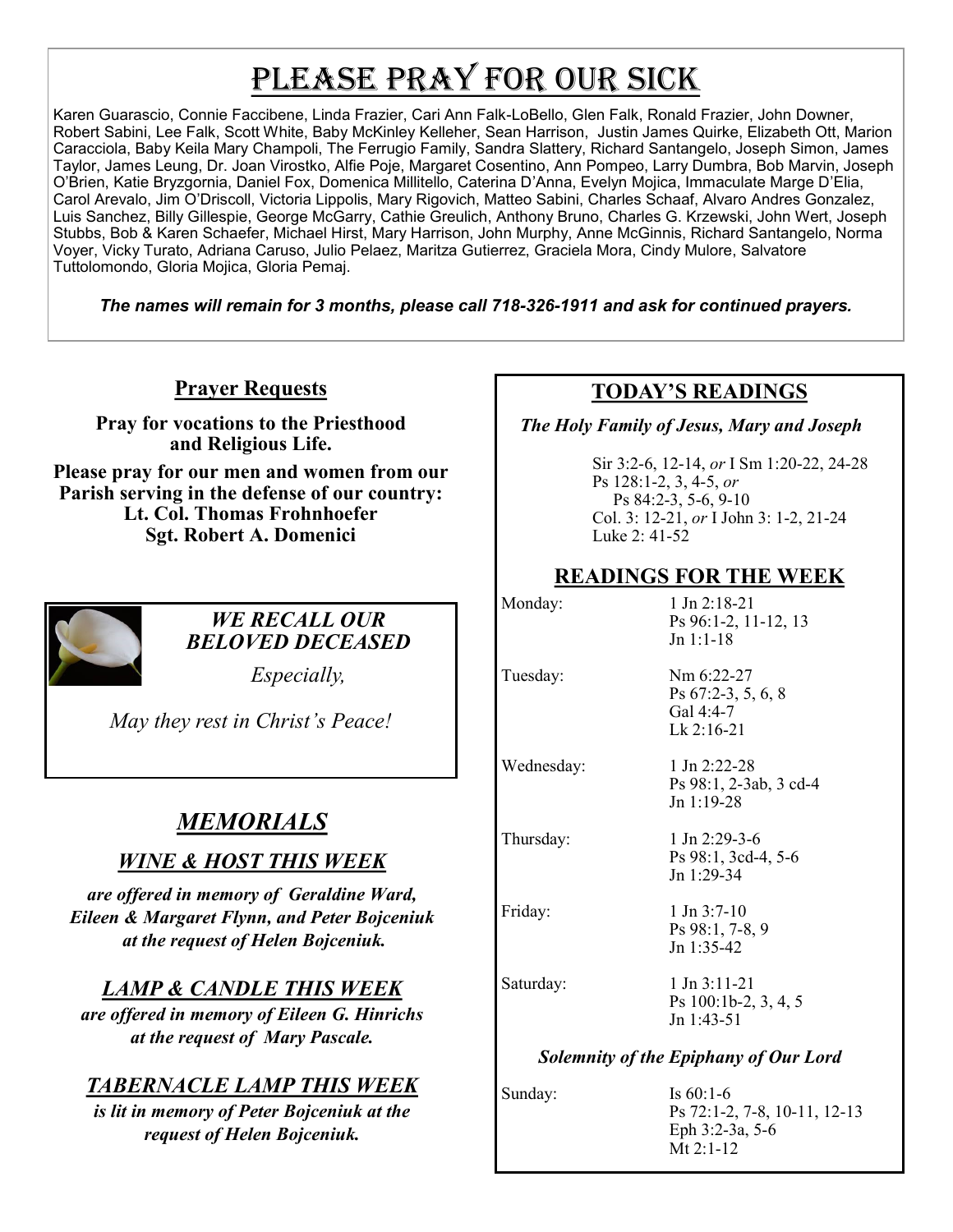#### **~ Scripture Study ~**

 Are you interested in learning more about the Word of God revealed in Sacred Scripture? Join our Bible study class with Fr. Wilson. The session is held every Monday afternoon in the Convent meeting room (66-25 79th Place) at 1:00 pm, and will resume on Monday, January 7.

**"Ignorance of Scripture is ignorance of Christ"** *~ St. Jerome.*

## *~ Our Lady of Czestochowa ~*

 Bishop Paul Sanchez recently blessed an image of the Blessed Virgin Mary under the title of **Our Lady of Czestochowa**, who is honored as Queen of Poland. The original, miraculous icon, one of the oldest portrayals of Our Lady, is kept and venerated in the shrine dedicated to her at the Monastery of Jasna Gora in Czestochowa, Poland.

 Our icon has been placed for public veneration in the shrine of our Crucified Savior, on the baptismal font side of the front of the church.

 May the Blessed Ever-virgin Mary, our Mother, protect and intercede for you and your loved ones!

#### **PARISH REGISTRATION**

 Very often, people come to the Rectory asking for a certificate or letter attesting to their being active members of our Parish. That's hard for us to do, if there is no record of their being registered.

 All families worshiping here at St. Margaret's are encouraged to register with the Rectory Offices. All you have to do is complete the following information and drop it into the collection basket. We'll take it from there.

| -------  |    |  |  |  |
|----------|----|--|--|--|
| Name:    |    |  |  |  |
|          |    |  |  |  |
| Address: |    |  |  |  |
|          |    |  |  |  |
|          |    |  |  |  |
| Phone #: | )- |  |  |  |

## **SOLEMNITY of MARY, MOTHER OF GOD**

*~ A Holy Day of Obligation ~*

*Monday, December 31, 2018* 5:00 pm - Vigil Mass

*Tuesday, January 1, 2019* 9:00 am (English) 10:30 am 12:00 Noon

## *NO EVENING MASS*

#### **Sexual Abuse Reporting**

Call the toll-free, NY State hotline, **1-800-342-3720,** or the toll-free, Diocesan number, **1-888-634-4499,** to report *any possible sexual abuse of children or adults* by anyone. Both lines are confidential.

# *~ Deanery News ~*

 The **Holy Name Society** at *Our Lady of Hope*  invites all to a celebration of their patronal feast, that of the Holy Name of Jesus, on Thursday, January 3, at 7:30 pm in the church, located on Eliot Avenue between 72nd and 74th Streets.

 In addition, all men of our Parish, 18 years old and up, are welcome and encouraged to join the Holy Name Society at OLH. Their next meeting will take place on Thursday, January 17, the patronal feast of Our Lady of Hope Parish, immediately following devotional prayers in the church.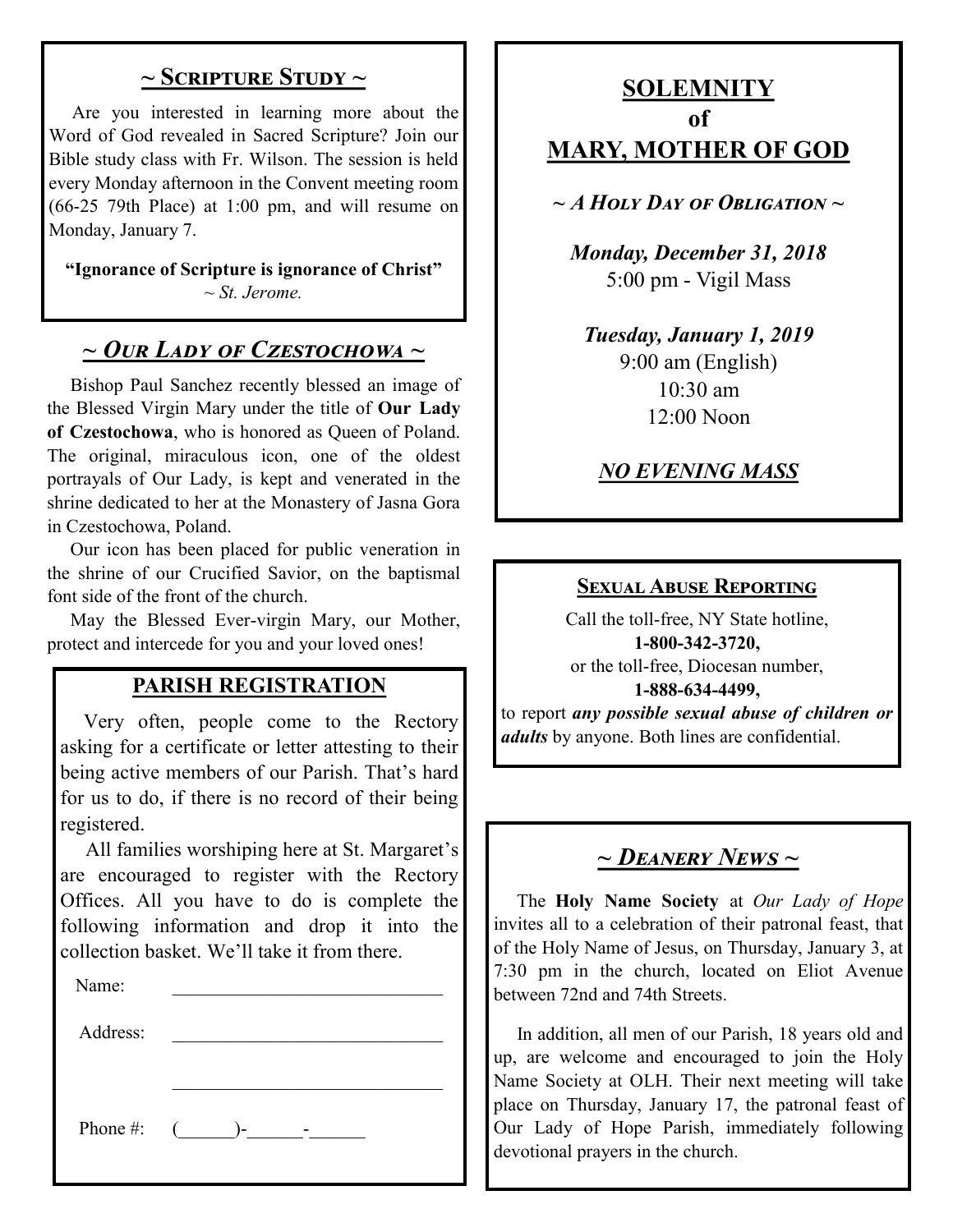## **~ St. Margaret Gift Shop ~**

Wednesdays, 12:00 - 4:00 pm Saturdays, 4:00 - 5:00 pm and Sundays, 9:00 am - 1:00 pm

We have a selection of religious goods: Rosaries - Medals - Gifts Crucifixes - Statues - Bibles other books **AND MORE!**

If we don't have it, we'll try to get it for you. The Gift Shop is located in the rectory. Please use the red side door in the parking lot. If the door is closed, please knock.

#### Contact us: **StMargGiftShop@yahoo.com**

#### *The Gift Shop is CLOSED for the holidays and will reopen Wednesday, January 2.*

#### *~ Use Your Envelopes ~*

 Please use your donation envelopes. We send out over 900 each mailing, costing the Parish (you!) several hundred dollars each time, but it appears that less than one sixth are being used. We cannot issue annual donation statements for tax purposes unless we have information provided on the envelopes.

#### *Families who do not use their envelopes will be deleted from the mailings during 2019.*

 We are in the process of updating and improving our recording system and expect to have it up and running to issue statements beginning February 1.

# **~ Monthly Memorial Mass ~**

 A **bi-lingual (English and Italian) memorial Mass with music** is celebrated each month for the repose of the souls of those who were buried from our church during the preceding month.

 While we no longer celebrate private memorial Masses, families who wish to have an annual or "month's mind" Mass offered for a loved one can join in this monthly celebration. Please contact the Rectory at 718-326-1911 to make the arrangements.

 **The next memorial Mass will be celebrated on Saturday, January 12, at 11:45 am.**



#### **The Pantry is open every WEDNESDAY AND SATURDAY from 10:00 am to 12:00 Noon.**

 *Our Food Pantry is always in need of canned fruits and vegetables, dried pastas, rice, cereal, peanut butter, jams/jellies/preserves, tea and coffee, and similar "non-perishable" foods.*

*As always, thank you for your generosity!*

#### **~ ANNUAL CATHOLIC APPEAL** *and* **GENERATIONS OF FAITH CAMPAIGN ~**

 Many thanks to those of you who helped to make the *2018 Annual Catholic Appeal* a successful campaign here at St. Margaret's! This is the first time in several years that we not only reached our goal but also exceeded it, resulting in a return to the Parish of almost \$2,000. Hopefully more families will participate in next year's *Appeal* campaign to make it a truly Parish-wide effort. Please continue to make your payments, if you have not completed them yet. All of the money received in this campaign is used only for ministry to our people.

 Our Parish's participation in the *Generations of Faith Campaign* still has some time to go before completion. It is important for those of us who made a commitment to keep current on our pledge payments so as to enable us to pay for various projects for long-overdue maintenance of our aging buildings. We still have about \$300,000 to collect out of almost \$1 million in pledges that were made.

> *May God, Who is never outdone in generosity, reward you for your kindness and grant you every grace and blessing!*